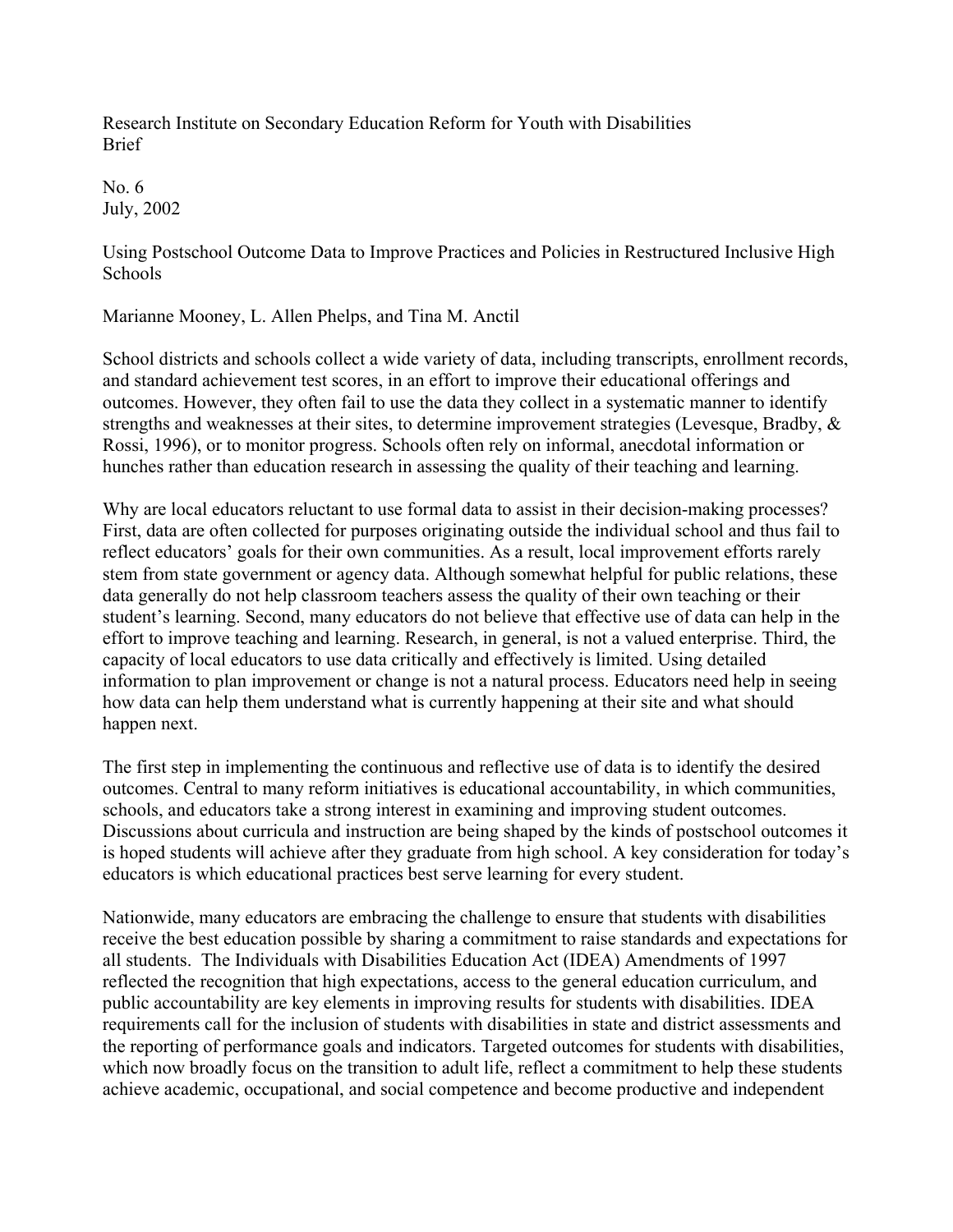adults. Perhaps the most appropriate standard for assessing the effectiveness of instructional programs and practices is the equality of results achieved for students with and without disabilities (Hahn, 1997). It is imperative that educators have parallel goals and outcome expectations for both groups. Ultimately, all of our nation's future citizens are not well educated unless each acquires the knowledge and skills needed to achieve a high quality of life in adulthood, including the ability to function effectively and fully in tomorrow's workplace.

### Restructured and Inclusive High Schools

The Research Institute on Secondary Education Reform for Students with Disabilities (RISER) is conducting a 5-year research study on practices and policies that improve learning opportunities and postschool outcomes for students with disabilities in significantly restructured high schools. Using a conceptual framework of restructured schools developed by Newmann and Wehlage (1995), we selected four high schools for intensive and longitudinal analysis based on their active promotion of and participation in "authentic and inclusive teaching and learning" practices for all students, including those with disabilities. These schools provide students with disabilities with accommodations and support that allow equitable access to the standard core curriculum and learning experiences with high authenticity in the general education classroom. Many school reform efforts assume that strong external accountability systems (such as statewide academic performance testing and widely accessible school report cards) are a key element in improving educational outcomes and school performance. However, a study of 24 restructuring schools found that schools with strong external accountability tended to have limited capacity for improvement. In this study of selected schools demonstrating high levels of authentic achievement, strong internal accountability measures (i.e., staff identification of clear standards for student performance, staff collection of information to monitor student success, and strong peer pressure within the faculty to meet established goals) provided a capacity for changing curriculum and instruction that does not exist in many high schools (Newmann, King, & Rigdon, 1997). Thus, understanding how restructured high schools use internal and external accountability systems to improve learning experiences and outcomes for students with and without disabilities is pivotal to improving both student performance and equity in high school reform efforts.

The four RISER study schools range in size from 400 to 1,000 students in grades 9-12 or 7-12. They are located in a major urban setting and in smaller communities in the northeast and southwest. Students with disabilities represent approximately 16% of the student population in these schools (Site  $1=22\%$ , Site  $2=16\%$ , Site  $3=16\%$ , and Site  $4=11\%$ ), a percentage that compares favorably with the percentage of students with disabilities found in high schools nationally (14%; U.S. Department of Education, 1998-99). For each individual site, it remains somewhat unclear why the school's percentage of students with disabilities is higher or lower than the national average. One factor may be that the schools accept students referred from outside their geographical boundaries. In Site 4, for example, where the percentage is lower than the national average, the school district has a program for students with severe disabilities that is housed in another high school. Therefore, the student with disabilities at Site 4 are primarily those with mild disabilities. The majority of students with disabilities in these schools are categorized as learning disabled. Additionally, in each school community, the definition of student success is linked closely to traditional academic achievement standards, with each site reporting more than 75% of its graduates going on to 2- and 4-year colleges and universities.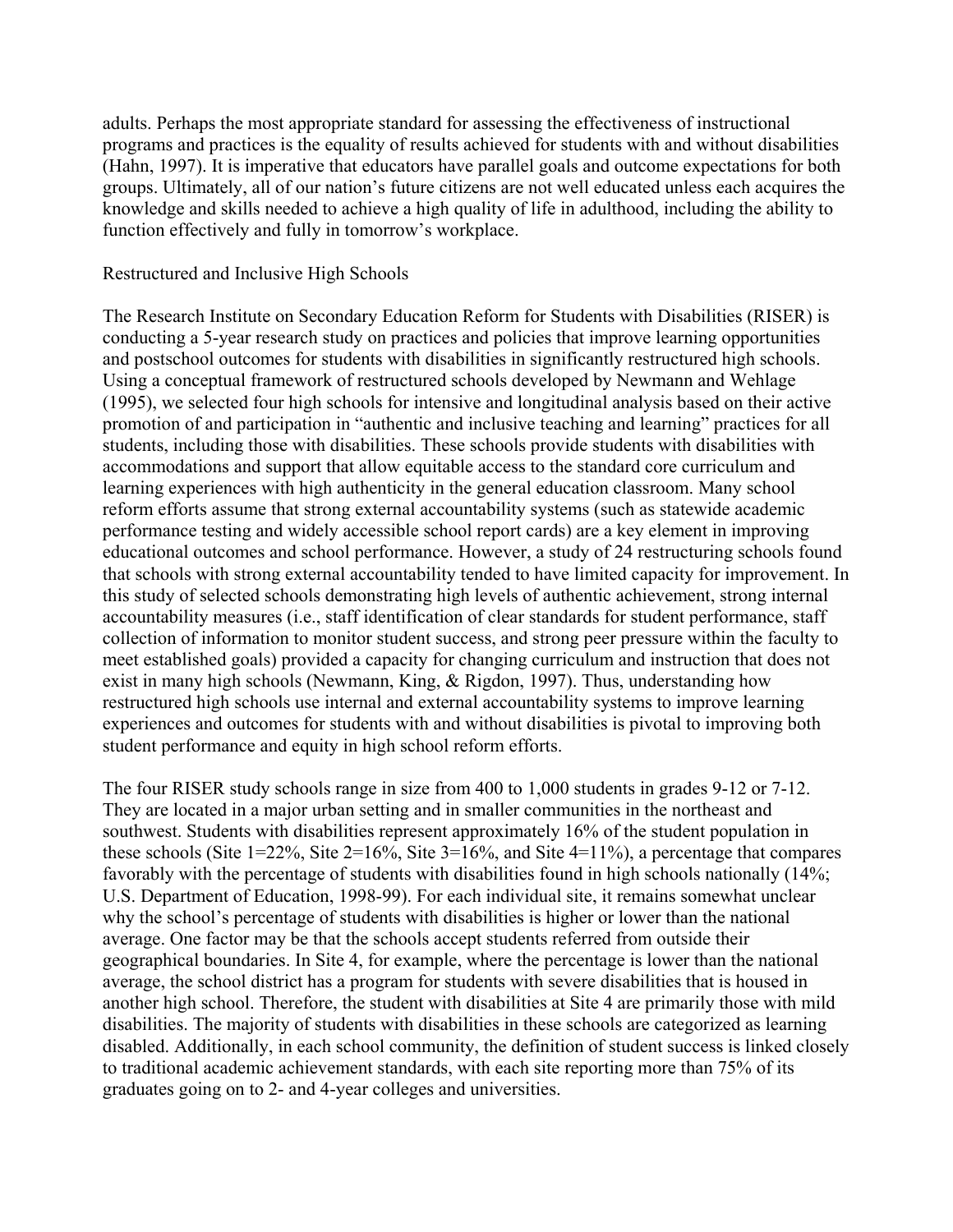Site 1 was built "from the ground up" in 1985 with a mission of authentic student learning and performance. The primary pedagogical vehicle is the evaluation of student work through portfolios. This school offers a community-service and internship program through which students are prepared for work, citizenship and further study. During the last 2 years of high school, students complete a series of portfolios, which determine their eligibility for graduation. Students with disabilities are included in the general education classroom and receive services from the resource room as needed. The focus of the resource room was described by one teacher as, ". . .helping students develop strategies to cope with academic demands, and to advise the faculty on ways to accommodate such students' learning needs and styles." Furthermore, all teaching and learning in Site 1 reflect five "habits of mind" (Connections, Perspective, Evidence, Speculation, and Significance) that the faculty works to infuse in student work and in their own teaching. The faculty has created a learning community that supports authentic student performance and a vision of high intellectual quality work for all students.

Site 2 focuses its reform efforts on the implementation of personalized learning plans and community-based learning for all students. The personalized learning plans help students reflect and connect their experiences in school to their future life and career goals. These plans also engage students with personally relevant, challenging, motivating, and accountable educational activities. Special education services are provided, in almost all cases, within the general education program. Special education is viewed not as a program, but rather as a support system for general education. There are no resource room or pullout programs operated by special education within the building. Personalized learning plans, in addition to individualized education plans, are used to guide student program and placement decisions. All students, including students with disabilities, are also extended opportunities to participate in independent study courses. This diversity and range in educational opportunities for students have given the high school program added flexibility to meet the wide range of student needs.

In Site 3, reform efforts are evident in the curriculum and instructional methods used. The curriculum and instruction are interdisciplinary, inclusive, performance-based, group process– oriented, and team-taught. As part of the curriculum, students complete a 40-hour community service requirement. In addition, their high school experience includes a series of portfolio projects, requiring students to demonstrate their understanding and/or skill level in specific areas. In this community, the definition of student success is linked closely to personal growth and community involvement as well as to traditional academic achievement standards. Students with disabilities are included in the general education classroom for most subjects and all classes are heterogeneous.

Site 4 opened its doors in 1989 with a special emphasis on interdisciplinary course offerings and the inclusion of students with disabilities in regular classrooms. Team teaching is a trademark of this school, featuring special education teachers joined with regular education teachers to provide instruction for a particular course. The school's Learning Center, a resource for students staffed by school personnel, allows all students to receive academic accommodations in a structured learning environment during the school day, as well as before and after school. Exclusive course offerings for special education students include a study skills course and a self-advocacy course.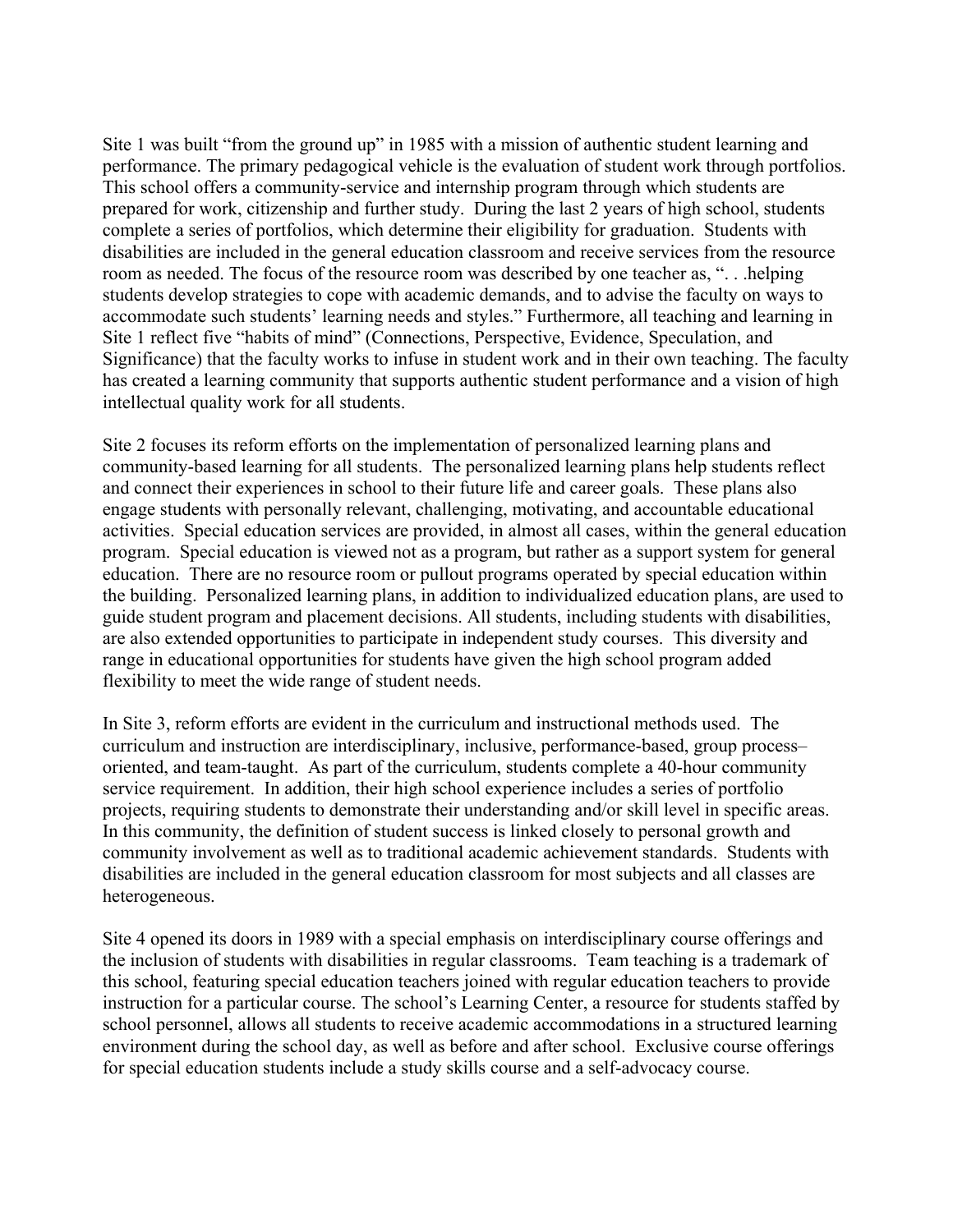### Method

### Instrument

Having determined in a previous study (Mooney & Phelps, 2001) that faculty and staff at RISER sites valued the same postschool outcomes for students with and without disabilities, we developed a survey to identify educators' perceptions of the usefulness of collecting certain postschool outcomes information. The survey presented six open-ended questions with the intent of answering the overall question, "In what ways would postschool outcome data on students with and without disabilities prove useful to your instructional practices and schoolwide policy development?"

### Sample

The faculties and staff members of the four RISER sites served as the convenience sample for the study. Of the 215 surveys mailed, 152 useable surveys were returned for a total return rate of 71.0% (Site 1: 29 responses [72.5%], Site 2: 33 responses [82.5%], Site 3: 69 responses [92.0%], and Site 4: 21 responses [35.0%]). The respondent demographics are provided in Table 1 below.

### Table 1. Respondent Demographics

| Variable                     | n  | $\frac{0}{0}$ |
|------------------------------|----|---------------|
| Gender                       |    |               |
| Male                         | 76 | 50.0          |
| Female                       | 76 | 50.0          |
| <b>Current Position</b>      |    |               |
| General education teacher    | 95 | 62.5          |
| Staff                        | 21 | 13.8          |
| Special education teacher    | 17 | 11.2          |
| Administrator                | 9  | 5.9           |
| Guidance counselor           | 5  | 3.3           |
| Paraprofessional             | 4  | 2.6           |
| Vocational education teacher |    | 0.7           |

Years of experience in field of education

| 40                          | 26.3 |
|-----------------------------|------|
| 42                          | 27.6 |
| 29                          | 19.0 |
| 16                          | 10.5 |
| 11                          | 7.2  |
| $\mathcal{D}_{\mathcal{L}}$ | 1.3  |
| 8                           | 5.3  |
|                             | 2.6  |
|                             |      |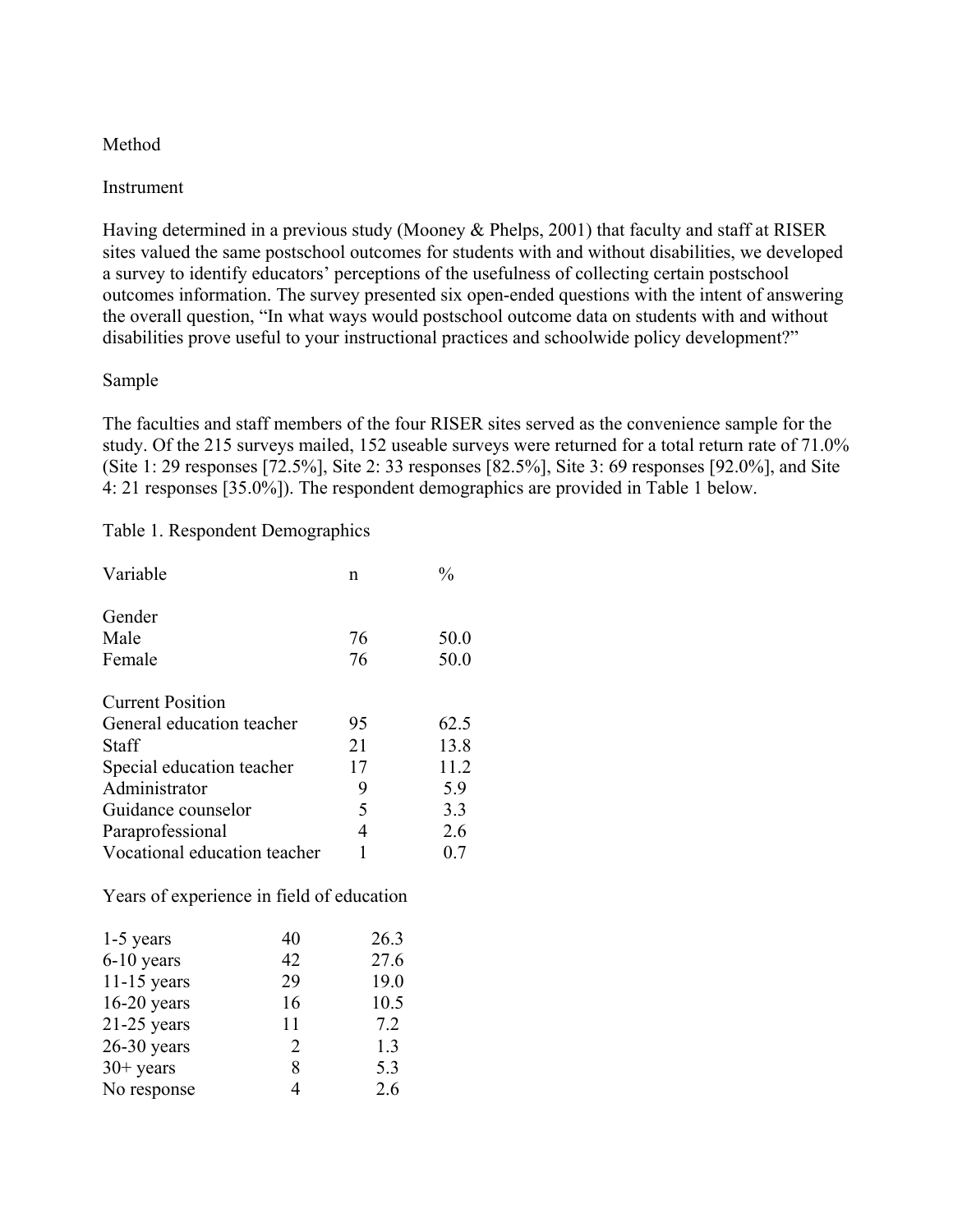### Data Collection Procedures

We mailed self-administered surveys to the RISER contact person at each site, along with a cover letter containing introductory comments. The contact person then distributed the surveys to the individual faculty and staff members for completion within 2 weeks. Surveys were coded to ensure anonymity of the respondents. To assist respondents in completing the survey, we included directions and definitions of terms with the survey.

### Data Analyses

The open-ended responses were transcribed verbatim. A constant-comparative coding method was used to identify coherent categories and recurring themes within and across questions (Lincoln & Guba, 1985; Strauss & Corbin, 1987). The data presented represent aggregate responses from the four sites. As noted in the earlier RISER study (Mooney & Phelps, 2001), the educators in these schools place a high priority on obtaining postschool outcome information describing the status and success of their graduates in postsecondary education, employment, and independent living situations. For graduates with and without disabilities, educators judged the following outcomes most important:

- 1. Type of postsecondary education institution and program attended
- 2. College completion status
- 3. Type of employment obtained
- 4. Level of job satisfaction

In considering these indicators, the survey did not precisely specify the nature of the data to be collected, nor how it would be aligned with school-based data. Thus, it is important to recognize that the respondents made certain assumptions about these matters when describing how they could use postschool outcome information.

## Emerging Themes

Six prominent themes and related points of interest emerged from the data. If substantial, meaningful, school-specific postschool outcome data were readily available to local educators, they would use this information to (a) inform current instructional practices, (b) encourage curriculum development and change, (c) improve student preparation and learning for the "real world," (d) initiate changes in schoolwide policy, (e) change faculty and staff expectations and attitudes, and (f) measure general reform effectiveness. The order in which the themes are listed and discussed reflects the frequency with which each use was suggested by the overall set of respondents.

Figure 1: Six emerging themes

Informing Current Instructional Practices

Encouraging Curriculum Development and Change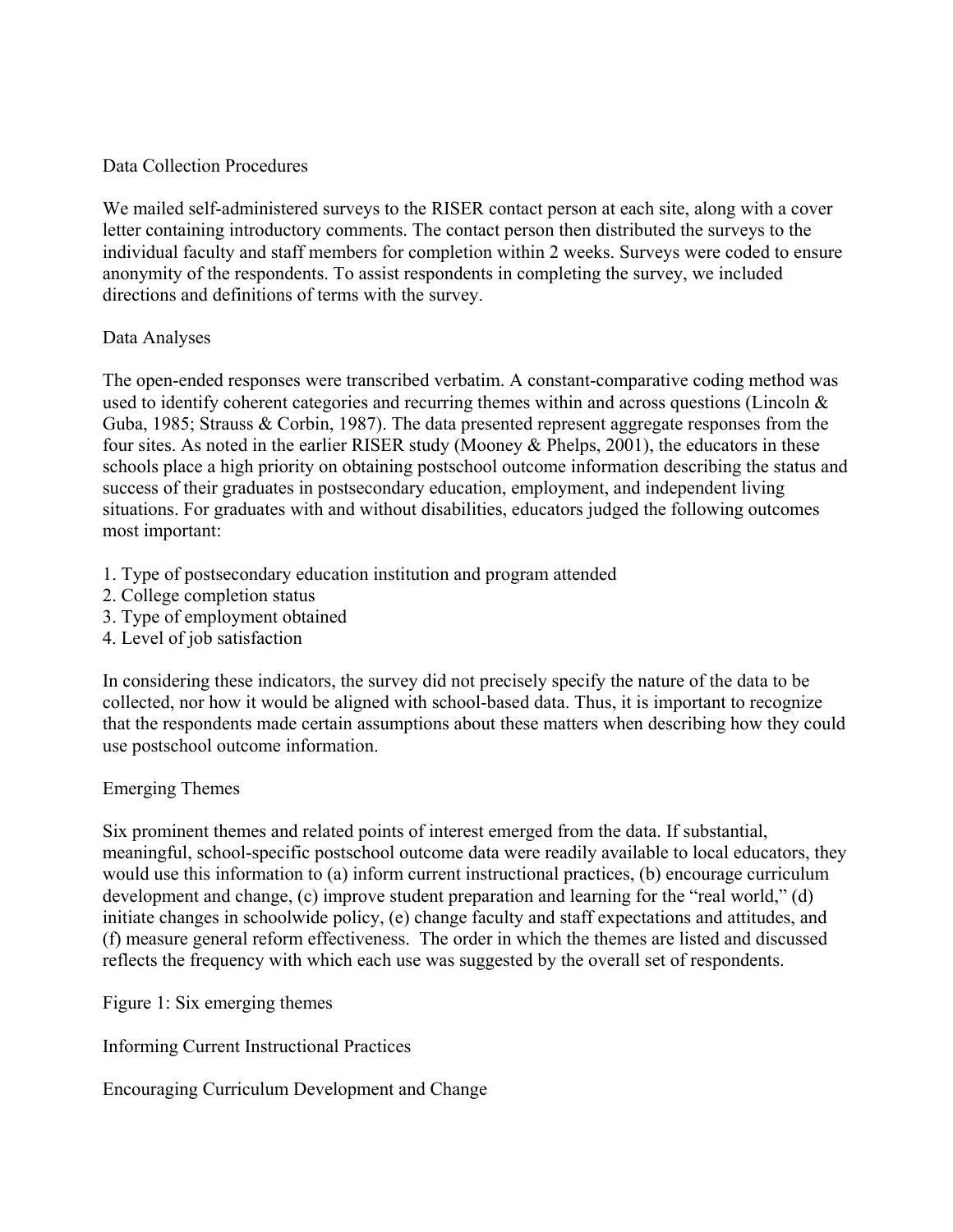Improving Student Preparation and Learning for the "Real World"

Initiating Changes in Schoolwide Policy

Changing Faculty and Staff Expectations and Attitudes

Measuring General Reform Effectiveness

Informing Current Instructional Practices

The vast majority of responses revealed that postschool outcome data could be used to examine the impact of teaching on student learning and to judge the effectiveness of current instructional practices. Outcome data could be used both to inform current instructional practices generally and also to identify specific classroom practices that need to be adapted, modified, or replaced to better promote student learning. Respondents highlighted certain instructional practices as potential areas of examination, including (a) the effective use of class time, (b) student grouping alternatives, (c) differing teaching styles, and (d) the use of active learning experiences in the classroom. A special education teacher reported that collecting data would help her "see if my efforts as a teacher helped or hindered my students."

Encouraging Curriculum Development and Change

Three-fourths of respondents indicated that postschool outcome data could be used to promote curriculum development and/or change. Specifically, educators thought such data could help them to (a) shape and restructure the curriculum by revamping existing units and programs and developing more applicable and realistic lessons; (b) diversify the curriculum by expanding program offerings and alternatives that address weaker performance areas or areas of neglect; and (c) meet students' unmet needs. Specific suggestions for curriculum expansion or "filling the gaps" included study skills courses, job market training, life skills programs, career education experiences, cooperative teaching activities, authentic methods of student and program assessment, and additional college preparation courses. One general educator suggested, "Postschool information would illuminate unmet student needs."

Many respondents recognized the value of using postschool outcome data to justify changing the emphasis placed on certain components or expected outcomes of the curriculum. Concern was voiced about the need to justify curriculum changes and/or their expected outcomes to groups outside the school (i.e., parents, school board members, community members). Across the survey questions, specific components of the curriculum were repeatedly emphasized as areas of concern. They included alternative programming, definitions of success, vocational and life skills development, and assessment methods. For example, several respondents saw the value in using postschool outcome data to justify reducing the emphasis on certain postsecondary education outcomes and broadening the definition of success to include more postschool outcomes than simply college attendance.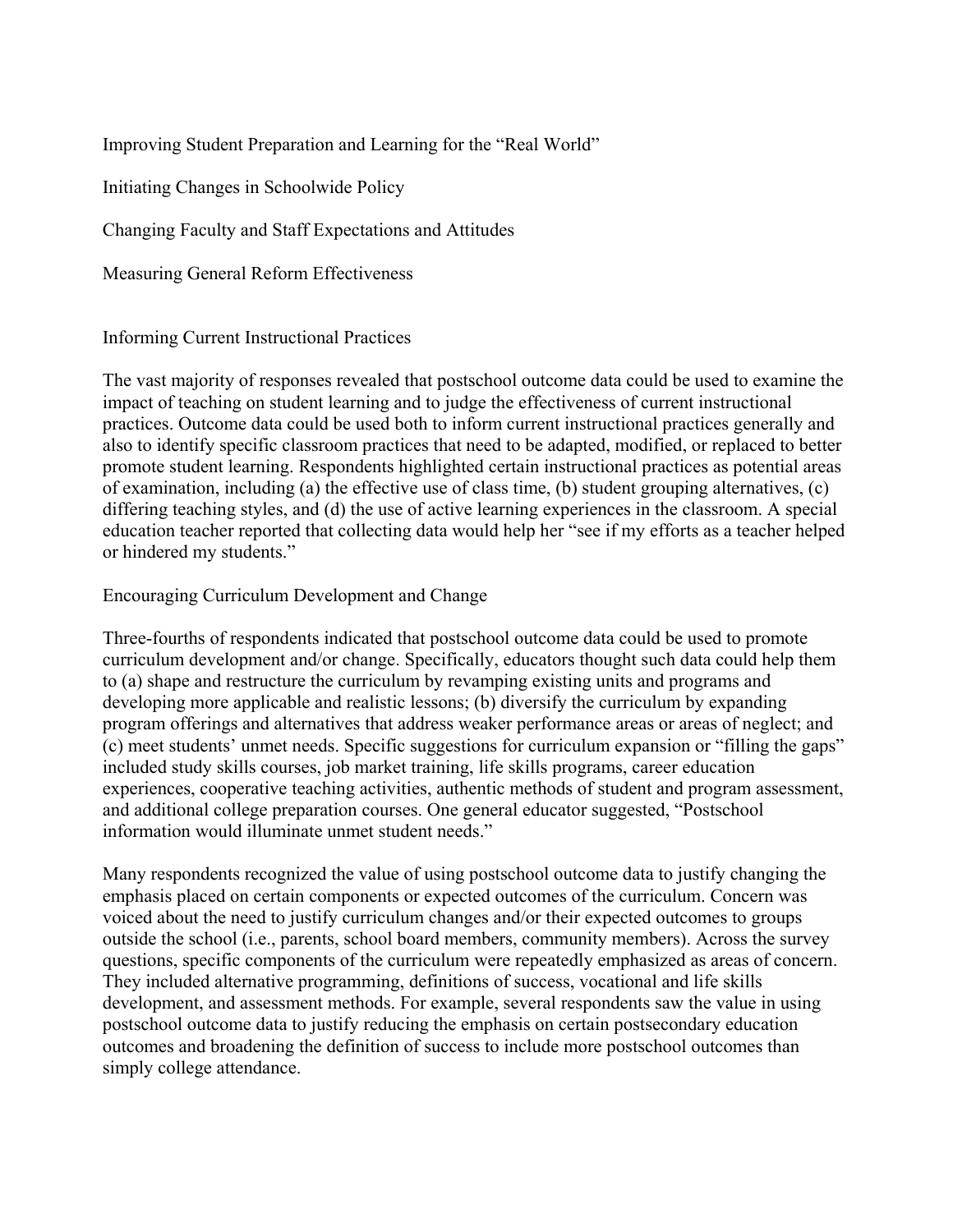Improving Student Preparation and Learning for the "Real World"

A review of postschool outcome data would help educators to better understand student needs, goals, and options after high school and revise their teaching accordingly. These data would also provide information on student postschool achievement versus potential performance, satisfaction levels, level of knowledge of postschool options, and measures of self-sufficiency. With this information, educators could modify their teaching to better prepare students for the "real world" by sharing with them the potential outcomes of their learning experiences.

The preparation of students with disabilities for life after high school was of particular concern. Many respondents surmised that outcome data could be used to identify concerns specific to this group of graduates, such as the availability and use of postschool support systems and the further development of student self-advocacy skills. One general educator commented that she "needs to know if new reforms are helping all students achieve their postsecondary goals," and if not, "how to revise our current practice."

Approximately half of the respondents indicated that postschool outcome data could be used to empirically support existing "ideas for change." For example, an emphasis on the need for development of life skills that lead to a "quality" postgraduate life for individual students was evident across the survey responses. Respondents were generally concerned with the development of self-sufficiency, lifelong learning skills, and adult life preparation. They also saw a need for the exploration and expansion of vocational education options, including community-based learning and school-to-work opportunities, to meet the needs of students who are not college bound. Finally, respondents thought that postschool outcome data would help build career support into educational discussions and force teachers to consider more options for non–college bound students.

#### Initiating Changes in Schoolwide Policy

Educators thought outcome data could be used in several ways to initiate changes in schoolwide policies and practices, including (a) developing admissions policies and strategies; (b) diversifying and broadening course offerings; (c) improving accessibility of school activities; (d) designing more inclusive and student-centered policies; (e) determining staffing needs; (f) determining special services offerings; (g) promoting better use of resources and moneys; (h) coordinating transition services; and (i) enhancing conversations across disciplines on key issues surrounding integration and standards. Both special educators and general educators felt that they could use postschool outcome data to make policy more student-centered, more practical, and more explicable to local students, parents, taxpayers, employers, and community members. "Using postschool outcome data to design policy gives all students the chance for an equal education that maximizes their potential," reported a special educator.

## Changing Faculty and Staff Expectations and Attitudes

Several educators commented extensively on the potential use of postschool data to foster teachers' acceptance of inclusive practices. Outcome data could be shared with colleagues and community members to help eradicate prejudice and lack of understanding about students with disabilities by providing concrete examples of productivity and success. Respondents hoped to reinforce the belief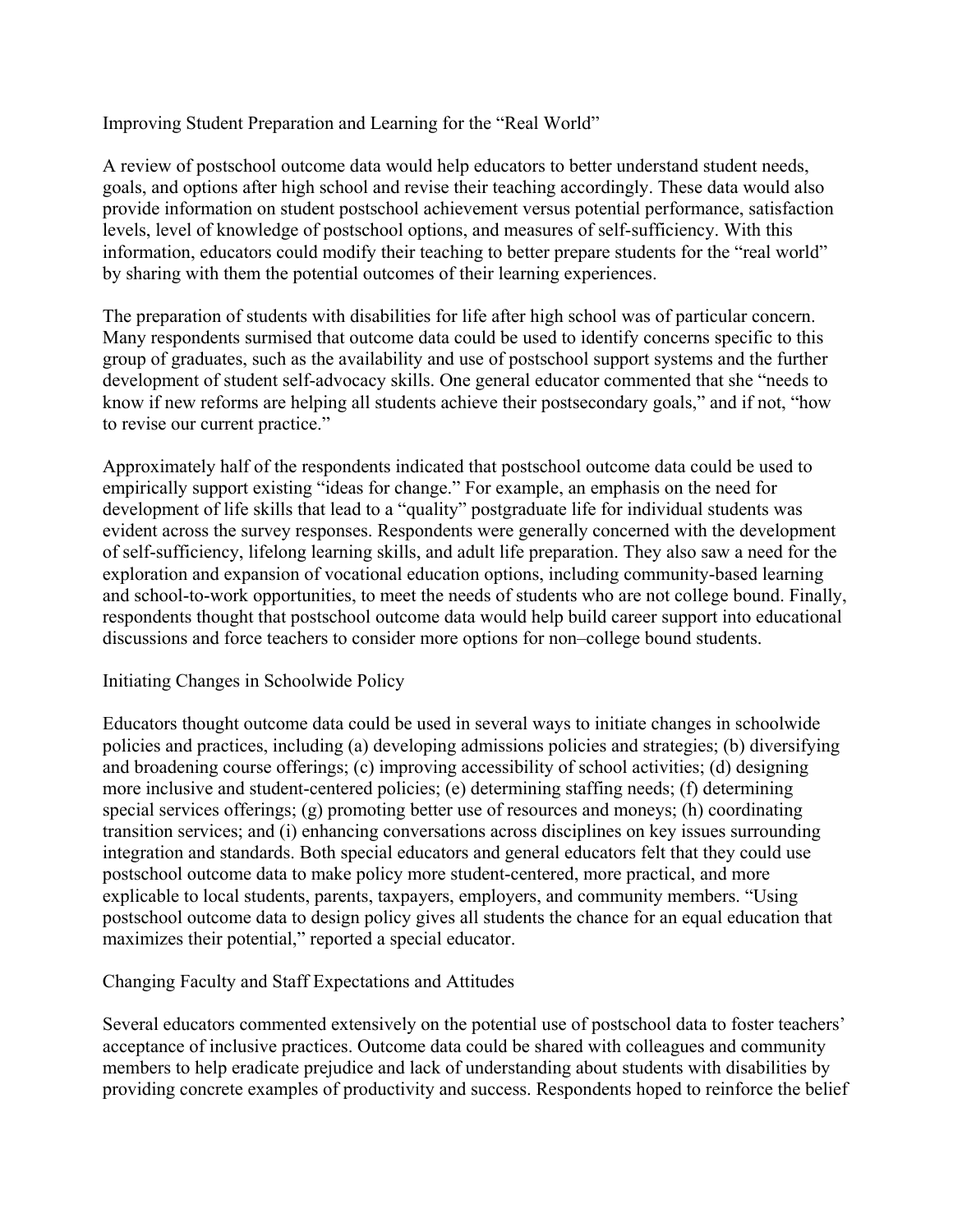that all students are educable and capable of attaining high performance standards if they are taught with a variety of timely and personalized teaching strategies. One general educator hoped that " the data would help us to see kids with and without disabilities as individuals with futures, as potentially empowerable people."

About half of the respondents also thought postschool data might be useful in reexamining whether teacher expectations of student postschool outcomes and options are realistic. Several respondents suggested that data could help define gaps and inconsistencies between their school mission and student outcomes, ultimately leading to a reexamination of the school's mission and philosophy. These respondents indicated that they would use postschool outcome data to examine the relationship between higher expectations and actual student performance.

Measuring General Reform Effectiveness

Approximately one quarter of respondents felt that the collection of postschool outcome data would assist them in measuring the impact of general reform initiatives and would answer questions about the value of specific reform efforts. For example, one could use postschool outcome data both to assess the adequacy of schools' academic and social support frameworks and to examine the links between course requirements, state requirements, disciplinary practices, and inclusive practices. Specific school reform efforts could be examined to determine their long-range success or failure on a schoolwide basis and their impact on individual students' lives. A general educator stated, "As professionals, we need to measure whether inclusion is really working. While performance in school is important, it is the outcomes that are crucial."

Educators viewed the collection of postschool outcome data as an opportunity to address concerns about both inclusive schools and classrooms, and authentic practices within these schools. Six questions concerning the effectiveness of education reforms were mentioned frequently:

1. How well are we preparing students with and without disabilities for inclusive postschool environments?

2. Are we able to create equity and heterogeneity in the classroom simultaneously?

3. How do we provide in-school support services for students with disabilities while still allowing students to learn and develop their self-determination skills and increase independence?

4. Do we lessen the value placed on postsecondary preparation and training by using the inclusion model for all students?

5. Can we predict or measure the positive and negative effects of inclusion on students with and without disabilities?

6. Does inclusion allow us to pursue authentic outcomes for all students?

## Discussion

# Major Findings

The results of this survey expand our knowledge of how postschool outcome data may be used in restructured inclusive high schools. In a review of each school's documents (i.e., handbooks, district reports, selected follow-up studies, newsletters, etc.), we learned that these schools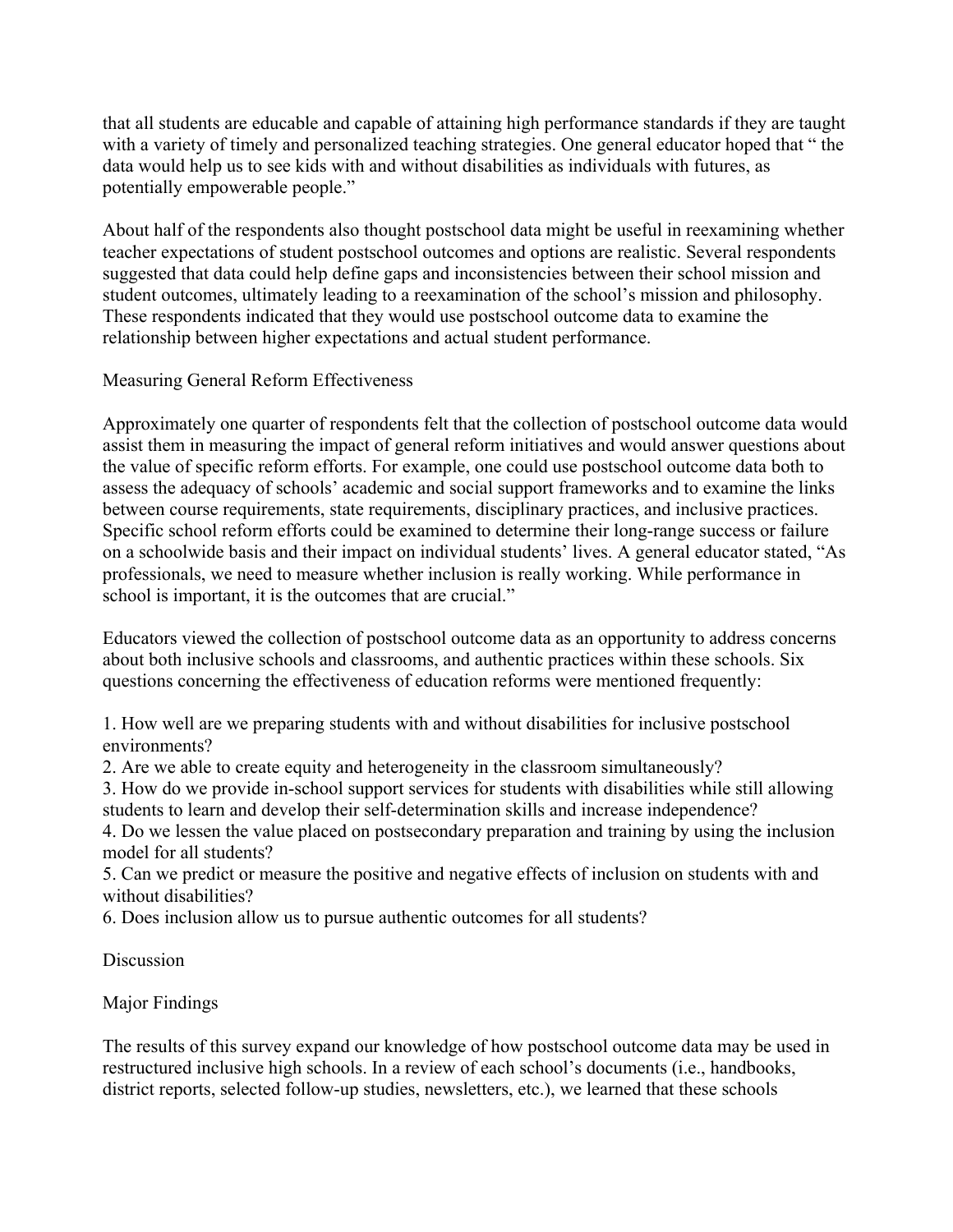traditionally only monitor postschool status and outcomes through students' entry into college rather than through systematic and comprehensive graduate follow-up data collection efforts such as vocational outcomes, wage and salary information, involvement in community activities, and independent living measures. Educators in these schools rely primarily on personal contacts with graduates for "proof" that the school is successful. Moreover, when schools have collected some postschool data (mostly at the district or state level), they frequently have not used the information for school improvement or change.

Nonetheless, when educators in reformed inclusive high schools were asked how they would use postschool outcome data, they provided a variety of detailed suggestions ranging from curriculum development to school policy to attitudinal changes. Despite this broad range of responses, there remains a clear disconnect between the types of postschool data the schools would like to collect and their intended uses for the data. For example, the respondents said knowing the types of postsecondary education institutions and programs attended by graduates with and without disabilities was very important. Yet most respondents did not indicate specifically how they would use this information "to improve students' preparation for learning in the real world" or "to change the curriculum." Further, individual schools are often unable to make the changes needed to improve curriculum and instruction due to the current climate of state-led standards-based school reform, which places a significant emphasis on high-stakes testing and student results. The demands of standards-based reform may prevent schools from promoting contextual and authentic learning experiences, notwithstanding postschool outcomes data revealing that graduates with disabilities participate less frequently in employment and college. Despite these complex challenges, these educators are beginning to look at the collection and use of postschool outcomes information in order to make future decisions about their individual schools. In the survey responses, educators expressed a strong interest in participating in any effort to collect and use postschool outcome data that would help them gain more information about their student's lives following high school.

## Next Steps

The significance of our study lies in the discovery that educators in restructured high schools do value the collection and use of postschool outcome data. To this end, the following steps can be taken to support educators in pursuing this promising effort.

1. Examine the need for and feasibility of collecting and analyzing data at the school level. Local data collection will help schools become "data-driven" and to see how data can help them understand what is happening at the school and what should be changed or continued. It is important to remember that "it is the school's purposes and questions that turn data into meaningful information" (Keeney, 1998, p. 42).

2. Use "home-grown" sources of postschool outcome data when teaching educators how to collect, analyze, and use data. Allow for a certain degree of local customization in the development of performance measures and related assessment instruments to improve the chances that local educators will find the data meaningful and relevant (Stecher et al., 1995). School improvement strategies (such as critical friends groups or teacher-led action research studies) should be developed to promote the ongoing and reflective use of data to meet school and community expectations.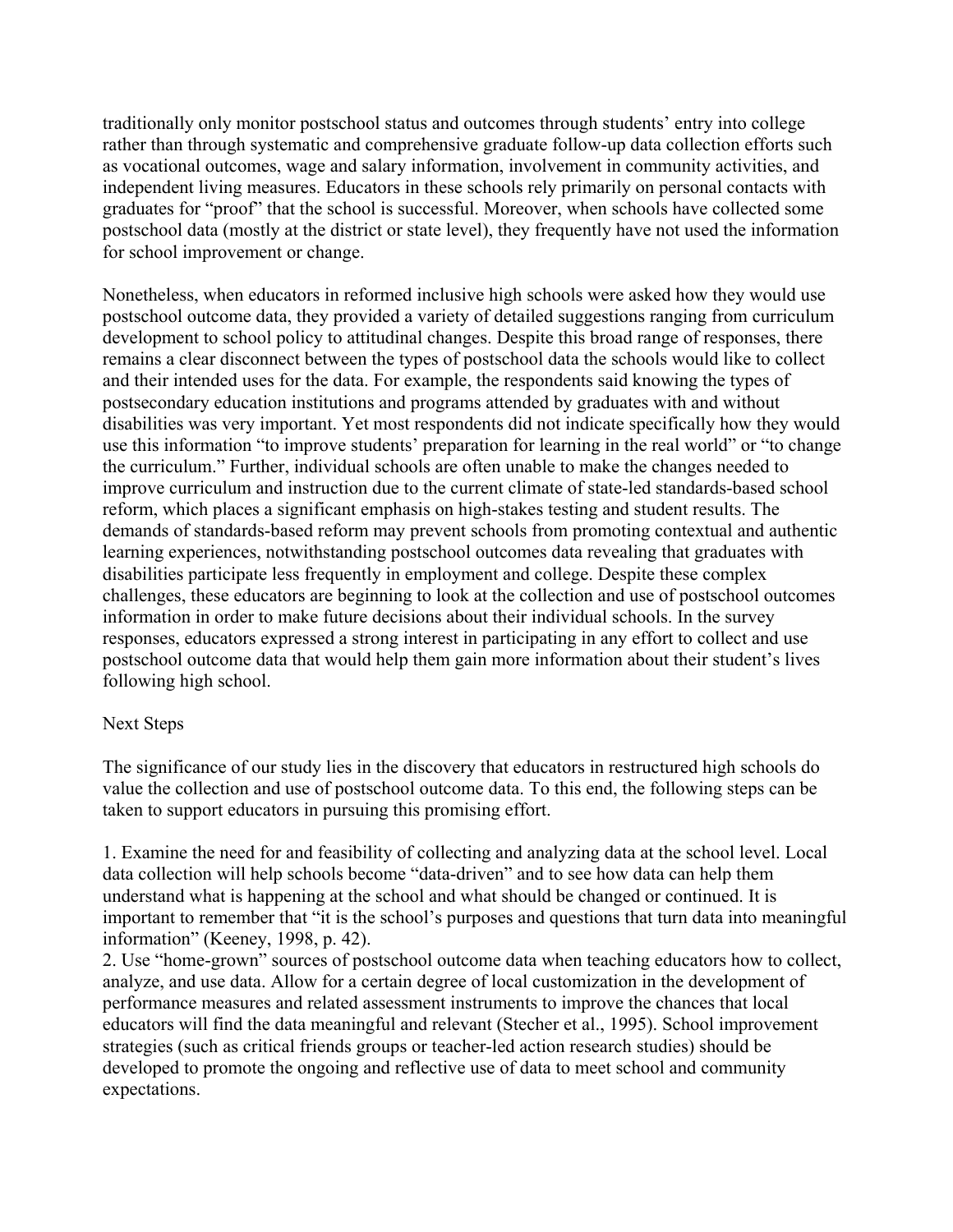3. Create a data collection and dissemination process that links school and classroom practices with students' postschool performance in order to inform local school leaders about the effectiveness of school practices and policies. To examine the ways in which school and classroom practices are affecting student outcomes, the current systems for data collection need to be revised to capture data on relevant indicators and link it to school performance data. With data collection systems using individual student-graduate records that include high school data (e.g., grades, courses completed, and key individualized education program information) and postschool outcome data (e.g., employment patterns, earnings, and postsecondary education attainment data), educators can disaggregate information to make meaningful and richly informed decisions about changes in curriculum and instructional practices. Local school leaders can then design and offer professional development options closely aligned with the school's strategic plan for changing practices to raise student achievement and improve postschool outcomes.

4. Use available resources to help with planning, coordination, collection, interpretation, and reporting of data. Educators and school leaders should seek support from universities, school improvement networks, local and regional collaboratives, and other area schools to gather and analyze relevant information. By participating in these special projects or networks, educators can document and share strategies and practices that transform data into locally useful information for reflecting upon, measuring, and communicating school improvement and change efforts.

5. Develop a deeper understanding of the role of data in whole-school reform efforts that focus on inclusive and authentic practices as their core. The efforts outlined above will provide a useful foundation for ongoing school-specific discussions that involve educators, parents, and community members in considering important questions, such as "what should graduates of this school know and be able to do?"

6. Build a system-wide commitment to practices and programs that help all students achieve successful outcomes and ensure that each student can aspire to goals of academic and occupational excellence. In data-rich schools, data can be used as tools to examine counterproductive and/or ineffective school practices and take action to improve practices and policies based on what the data reveal.

#### References

Hahn, H. (1997). New trends in disability studies: Implications for educational policy. In D. K. Lipsky & A. Gartner, Inclusion and school reform: Transforming America's classrooms (pp. 315- 328). Baltimore: Paul H. Brookes.

Keeney, L. (1998). Using data for school improvement: Report on the Second Practitioner's Conference for Annenberg Challenge Sites. Providence, RI: Brown University, Annenberg Institute for School Reform.

Levesque, K., Bradby, D., & Rossi, K. (1996). Using data for program improvement: How do we encourage schools to do it? (Centerfocus No. 12). Berkeley, CA: University of California at Berkeley, National Center for Research in Vocational Education. Retrieved June 24, 2002 from http://vocserve.berkeley.edu/CenterFocus/CF12.html

Lincoln, Y. S., & Guba, E. G. (1985). Naturalistic inquiry. Newbury Park, CA: Sage.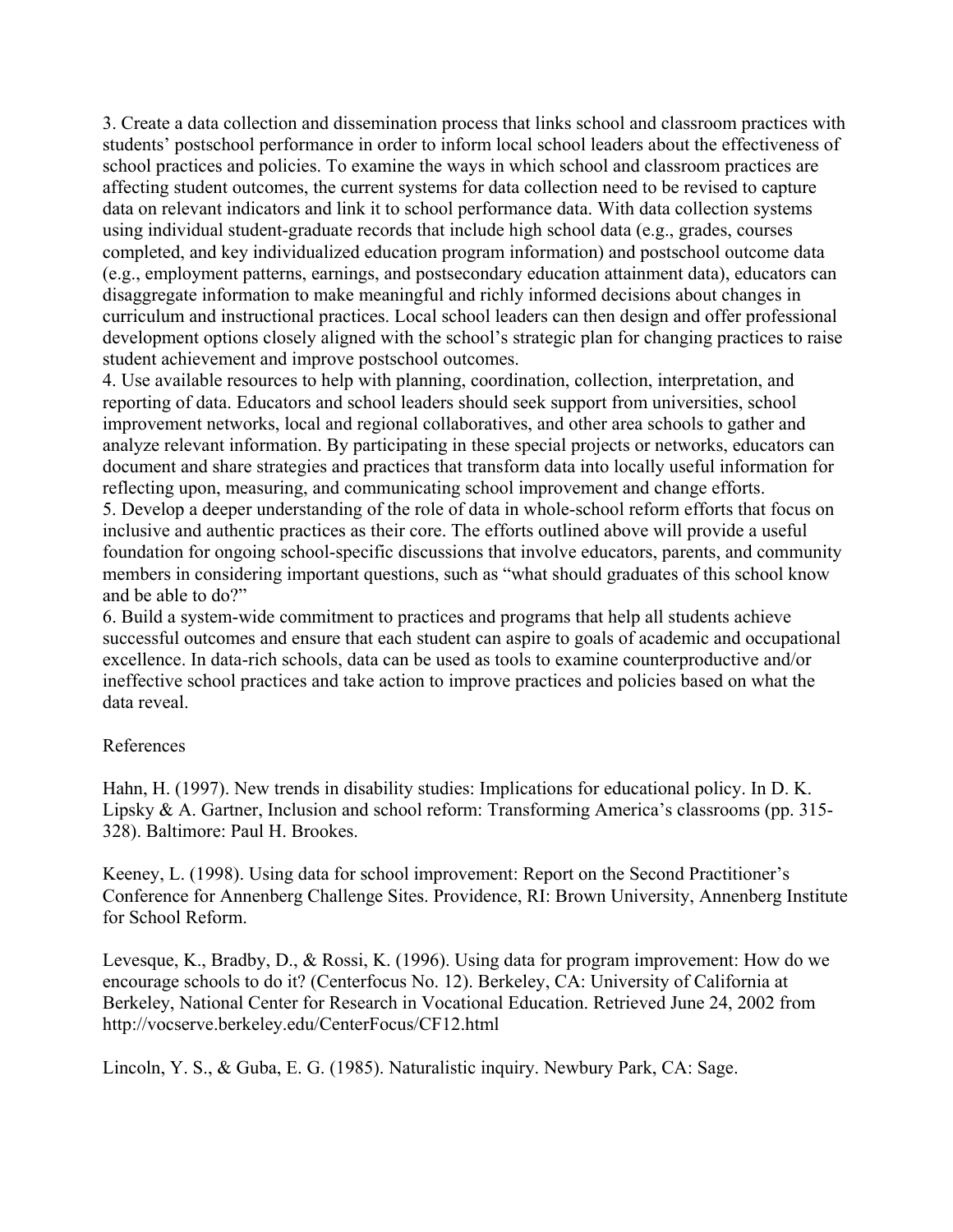Mooney, M., & Phelps, L. A. (2001). Life after high school: Which postschool outcomes matter for students with and without disabilities in restructured high schools? (RISER Brief No. 4). Madison: University of Wisconsin–Madison, Wisconsin Center for Education Research, Research Institute on Secondary Education Reform for Youth with Disabilities. Retrieved June 24, 2002 from: http://www.wcer.wisc.edu/riser/Brief%204.pdf

Newmann, F. M., King, M. B., & Rigdon, M. (1997). Accountability and school performance: Implications from restructuring schools. Harvard Educational Review, 67(1), 41-74.

Newmann, F. M., & Wehlage, G. G. (1995). Successful school restructuring: A report to the public and educators. Madison: University of Wisconsin–Madison, Wisconsin Center for Education Research, Center on Organization and Restructuring of Schools.

Stecher, B. M., Hanser, L. M., Hallmark, B., Rahn, M. L., Levesque, K., Hoachlander, E. G., et al. (1995). Improving Perkins II performance measures and standards: Lessons learned from early implementers in four states. Berkeley, CA: University of California at Berkeley, National Center for Research in Vocational Education. (ERIC Document Reproduction Service No. ED 378 364).

Strauss, A., & Corbin, J. (1987). Basics of qualitative research. Newbury Park, CA: Sage.

U.S. Department of Education, National Center for Education Statistics, Common Core of Data (CCD). (1998-99). State nonfiscal survey of public elementary/secondary education. Twenty-first annual report to Congress on the implementation of IDEA, P.L. 105-17. Washington, DC: Author.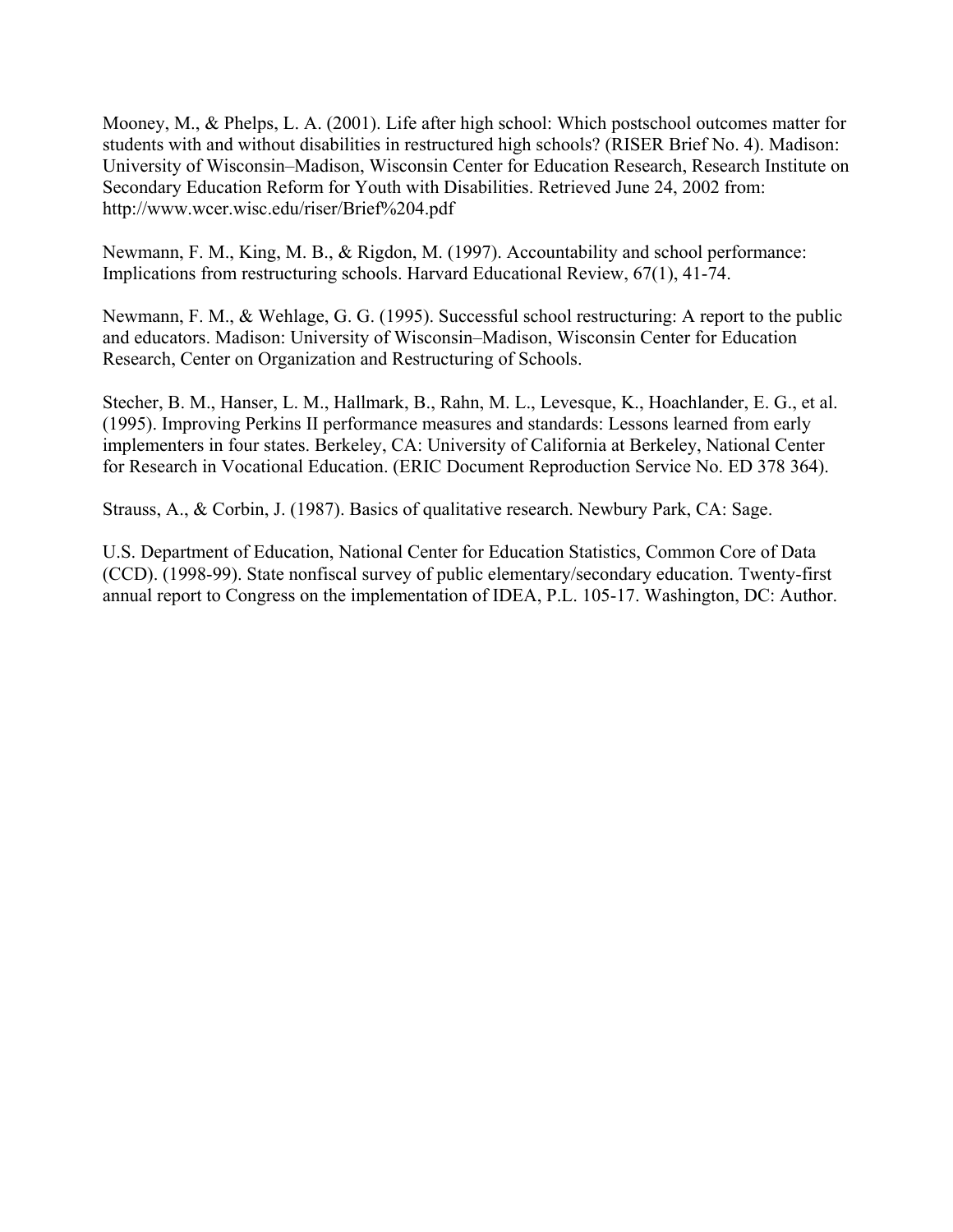### Institute Mission

The mission of the institute is to expand the current knowledge base related to practices and policies in secondary schools that enhance learning, achievement, and postschool outcomes for students with disabilities.

### Core Research Questions

1. What are critical features of instruction, assessment, and support strategies that promote authentic understanding, and achievement (and performance) for all students?

2. How have changes in authentic inclusive learning and schooling practices affected the school and postschool outcomes (and their interaction) for students with disabilities (collectively and disaggregated) using frames of reference focused on equity, value added, and accountability?

3. How do schools accommodate district and state outcome assessments, and how do such accommodations affect the participation in, reporting of, and validity of assessment?

4. In school evolving toward authentic and inclusive instruction, what are the roles and expectations of stakeholders as they engage in planning for secondary and postsecondary experiences?

5. What contextual factors are required to support and sustain the development of secondary-level learning environments that promote authentic understanding, achievement, and performances for all students?

6. What strategies are effective in providing both information and support to policymakers, school administrators, teachers, human service personnel, and the community so they utilize the findings to create and support learning environments that promote authentic understanding, achievement and performance for all students?